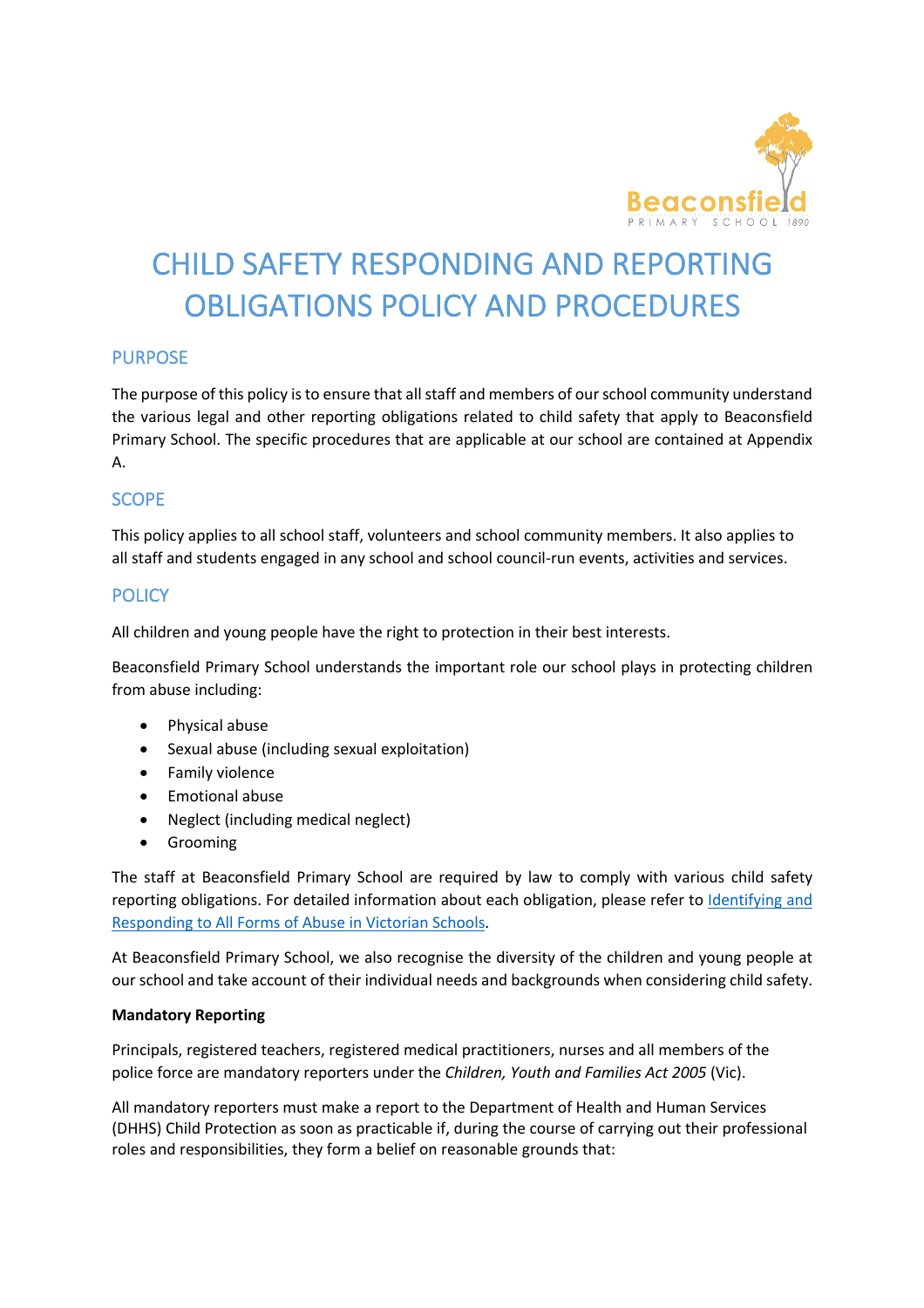- a child has suffered, or is likely to suffer, significant harm as a result of physical abuse and/ or sexual abuse, and
- the child's parents have not protected, or are unlikely to protect, the child from harm of that type.

A mandatory reporter who fails to comply with this legal obligation may be committing a criminal offence. It is important for all staff at Beaconsfield Primary School to be aware that they are legally obliged to make a mandatory report on each occasion that they form a reasonable belief that a child is in need of protection and they must make a mandatory report even if the principal does not share their belief that a report is necessary.

At our school, all mandated school staff must undertake the *Mandatory Reporting and Other Obligations eLearning Module* annually.

For more information about Mandatory Reporting see the Department's *School Policy and Advisory Guide*: Child Protection – Reporting Obligations.

## Child in need of protection

Any person can make a report to DHHS Child Protection (131 278 – 24 hour service) if they believe on reasonable grounds that a child is in need of protection.

The policy of the Department of Education and Training (DET) requires **all staff** who form a reasonable belief that a child is in need of protection to report their concerns to DHHS or Victoria Police, and discuss their concerns with the school leadership team.

For more information about making a report to DHHS Child Protection, see the Department's *School Policy and Advisory Guide*: Child Protection – Making a Report and Four Critical Actions for Schools: Responding to Incidents, Disclosures and Suspicions of Child Abuse.

At Beaconsfield Primary School we also encourage all staff to make a referral to Child FIRST when they have significant concern for a child's wellbeing. For more information about making a referral to Child FIRST see the School Policy and Advisory Guide: Child Protection – Reporting Obligations.

## Reportable Conduct

Our school must notify the Department's Employee Conduct Branch (9637 2594) if we become aware of an allegation of 'reportable conduct'.

There is an allegation of reportable conduct where a person has formed a reasonable belief that there has been:

- a sexual offence (even prior to criminal proceedings commencing), sexual misconduct or physical violence committed against, with or in the presence of a child;
- behaviour causing significant emotional or physical harm to a child;
- significant neglect of a child; or
- misconduct involving any of the above.

The Department, through the Employee Conduct Branch, has a legal obligation to inform the Commission for Children and Young People when an allegation of reportable conduct is made.

Our principal must notify the Department's Employee Conduct Branch of any reportable conduct allegations involving current or former teachers, contractors, volunteers (including parents), allied health staff and school council employees.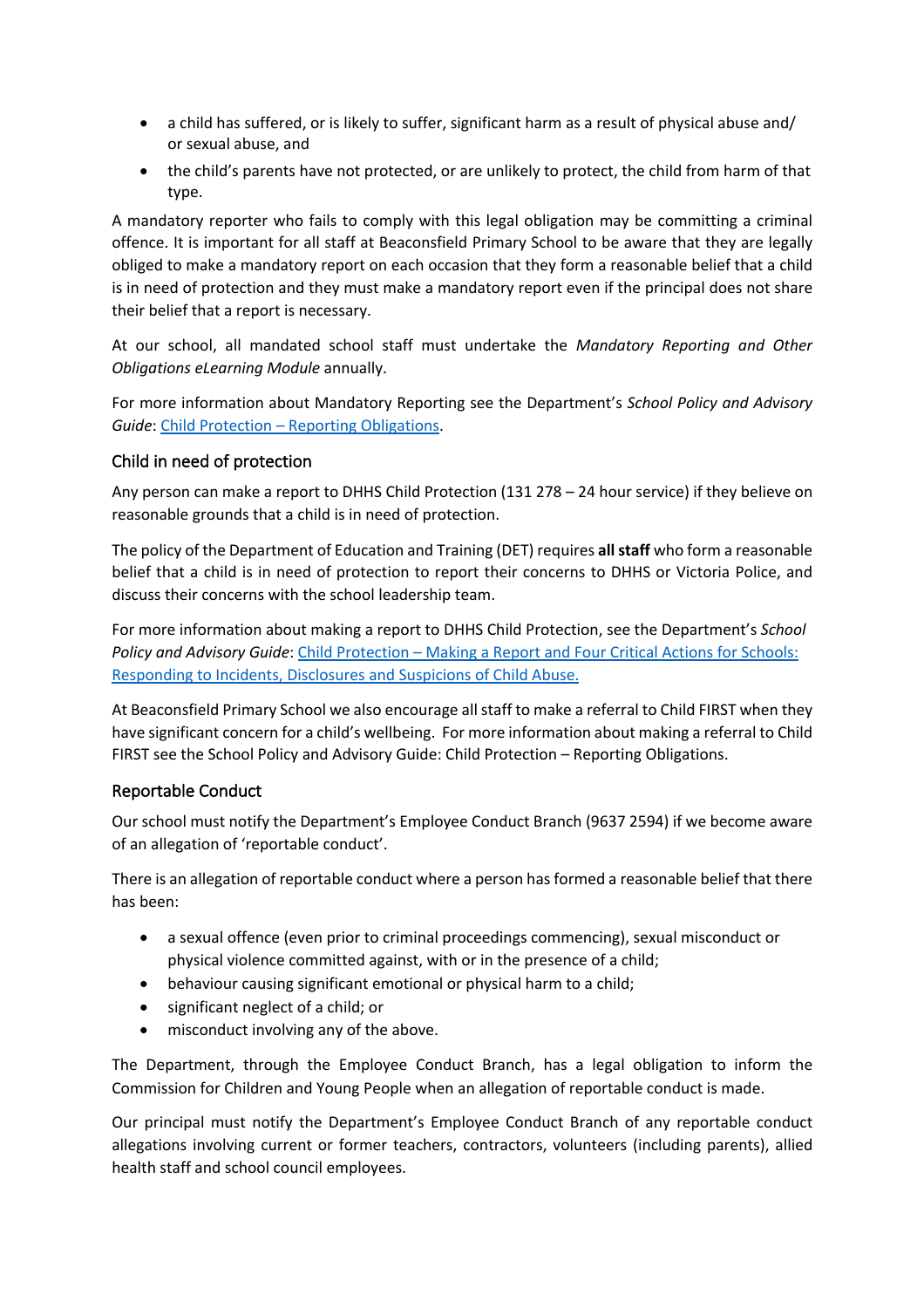If school staff become aware of reportable conduct by any person in the above positions, they should notify the school principal immediately. If the allegation relates to the principal, they should notify the Regional Director.

For more information about Reportable Conduct see the Department's *School Policy and Advisory Guide*: Reportable Conduct Scheme.

# Failure to disclose offence

Reporting child sexual abuse is a community-wide responsibility. All adults (ie persons aged 18 years and over), not just professionals who work with children, have a legal obligation to report to Victoria Police, as soon as practicable, where they form a 'reasonable belief' that a sexual offence has been committed by an adult against a child under the age of 16 by another person aged 18 years or over.

Failure to disclose information to Victoria Police (by calling 000 or local police station) as soon as practicable may amount to a criminal offence unless a person has a 'reasonable excuse' or exemption from doing so.

"Reasonable belief" is not the same as having proof. A 'reasonable belief' is formed if a reasonable person in the same position would have formed the belief on the same grounds.

For example, a 'reasonable belief' might be formed when:

- a child states that they have been sexually abused
- a child states that they know someone who has been sexually abused (sometimes the child may be talking about themselves)
- someone who knows a child states that the child has been sexually abused
- professional observations of the child's behaviour or development leads a mandated professional to form a belief that the child has been sexually abused
- signs of sexual abuse leads to a belief that the child has been sexually abused.

"Reasonable excuse" is defined by law and includes:

- fear for the safety of any person including yourself or the potential victim (but not including the alleged perpetrator or an organisation)
- where the information has already been disclosed, for example, through a mandatory report to DHHS Child Protection.

For more information about this reporting obligation, see the Department's *School Policy and Advisory Guide*: Failure to disclose offence.

## Failure to protect offence

This reporting obligation applies to school staff in a position of authority. This can include principals, assistant principals and campus principals. Any staff member in a position of authority who becomes aware that an adult associated with their school (such as an employee, contractor, volunteer or visitor) poses a risk of sexual abuse to a child under the age of 16 under their care, authority or supervision, must take all reasonable steps to remove or reduce that risk.

This may include removing the adult (ie persons aged 18 years and over) from working with children pending an investigation and reporting your concerns to Victoria Police.

If a school staff member in a position of authority fails to take reasonable steps in these circumstances, this may amount to a criminal offence.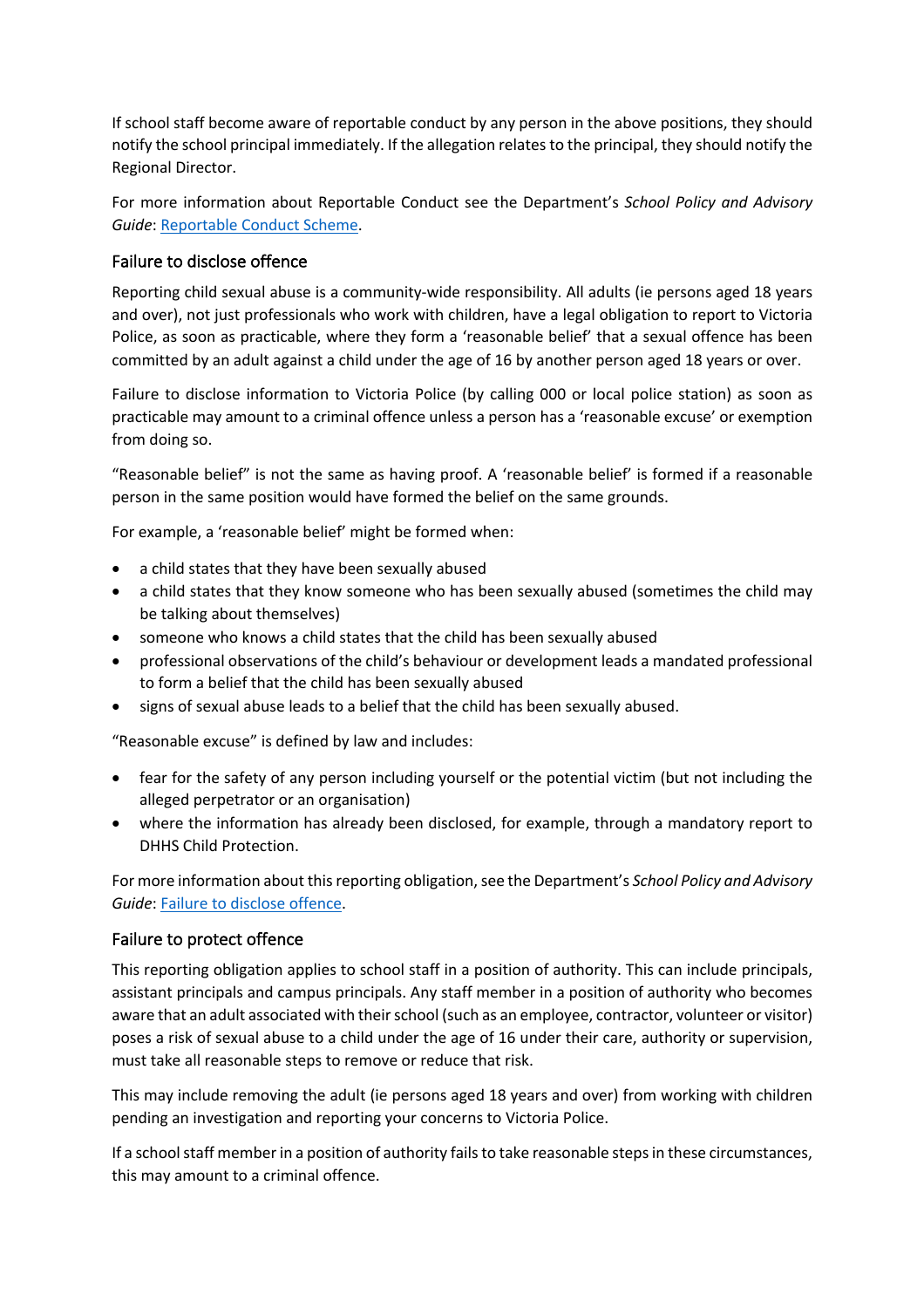For more information about this reporting obligation, see the Department's *School Policy and Advisory Guide*: Failure to protect offence.

## **Grooming**

Grooming is a criminal offence under the *Crimes Act 1958* (Vic). This offence targets predatory conduct undertaken by an adult to prepare a child, under the age of 16, to engage in sexual activity at a later time. Grooming can include communicating and/or attempting to befriend or establish a relationship or other emotional connection with the child or their parent/carer.

For more information about this offence and reporting obligations see: Child Exploitation and Grooming.

# RELATED POLICIES AND FURTHER INFORMATION

Child Safety Standards and Duty of Care policy.

# REVIEW CYCLE

This policy was last updated in August 2019 and is scheduled for review in 2023.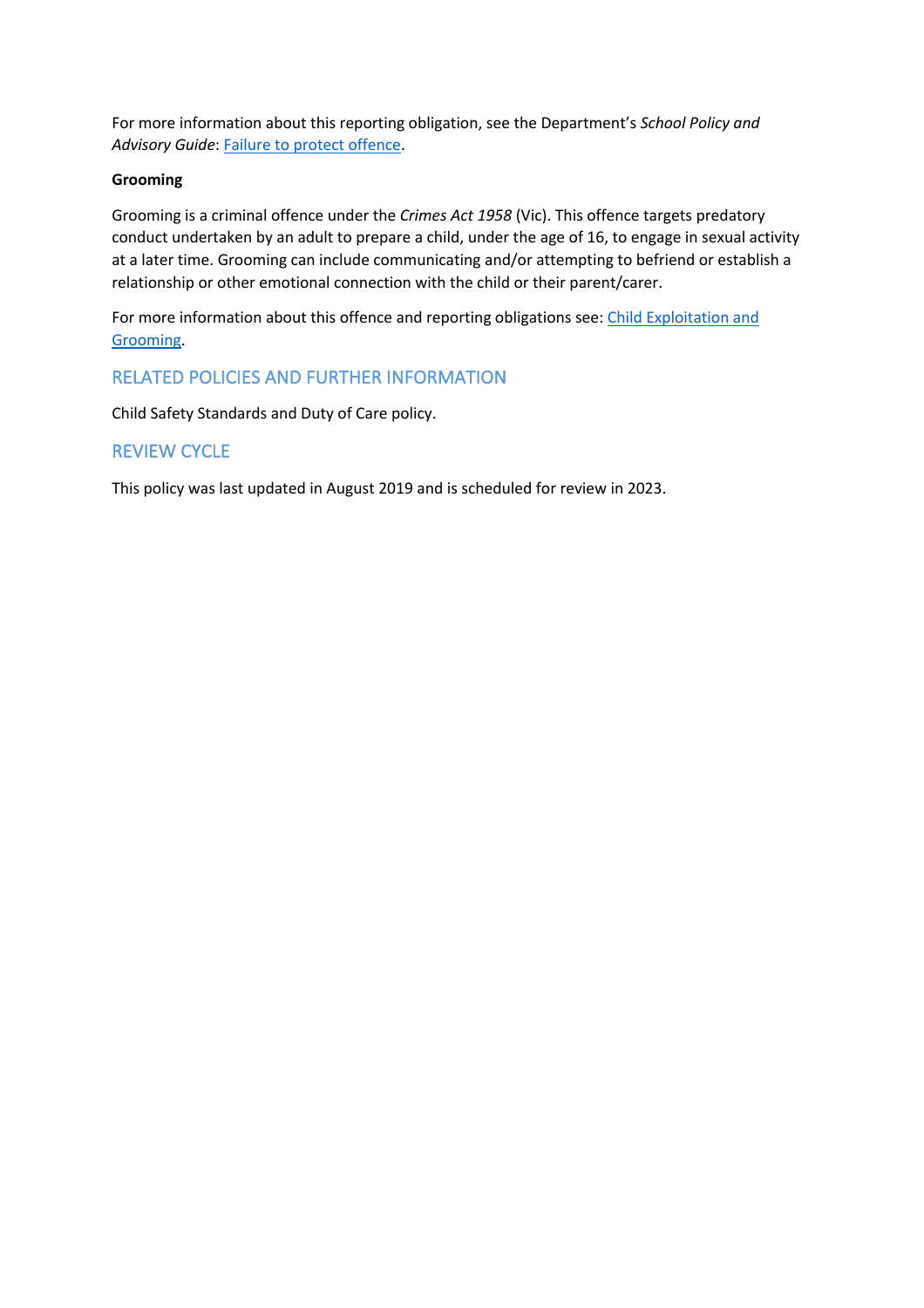# APPENDIX A

# CHILD SAFETY REPORTING PROCEDURES AT BEACONSFIELD PRIMARY SCHOOL

### **For students**

- All students should feel safe to speak to any staff member to raise any concerns about their safety or any other concerns that they have.
- If a student does not know who to approach at Beaconsfield Primary School they should start with the classroom teacher
- The student may also seek a discussin with any other member of staff including the Principal and Assistant Principal

## **Managing disclosures made by students**

#### *When managing a disclosure you should:*

- listen to the student and allow them to speak
- stay calm and use a neutral tone with no urgency and where possible use the child's language and vocabulary (you do not want to frighten the child or interrupt the child)
- be gentle, patient and non-judgmental throughout
- highlight to the student it was important for them to tell you about what has happened
- assure them that they are not to blame for what has occurred
- do not ask leading questions, for example gently ask, "What happened next?" rather than "Why?"
- be patient and allow the child to talk at their own pace and in their own words
- do not pressure the child into telling you more than they want to, they will be asked a lot of questions by other professionals and it is important not to force them to retell what has occurred multiple times
- reassure the child that you believe them and that disclosing the matter was important for them to do
- use verbal facilitators such as, "I see", restate the child's previous statement, and use nonsuggestive words of encouragement, designed to keep the child talking in an open-ended way ("what happened next?")
- tell the child in age appropriate language you are required to report to the relevant authority to help stop the abuse, and explain the role of these authorities if appropriate (for a young child this may be as simple as saying "I will need to talk to people to work out what to do next to help you").

#### *When managing a disclosure you should AVOID:*

- displaying expressions of panic or shock
- asking questions that are investigative and potentially invasive (this may make the child feel uncomfortable and may cause the child to withdraw)
- going over the information repeatedly (you are only gathering information to help you form a belief on reasonable grounds that you need to make a report to the relevant authority)
- making any comments that would lead the student to believe that what has happened is their fault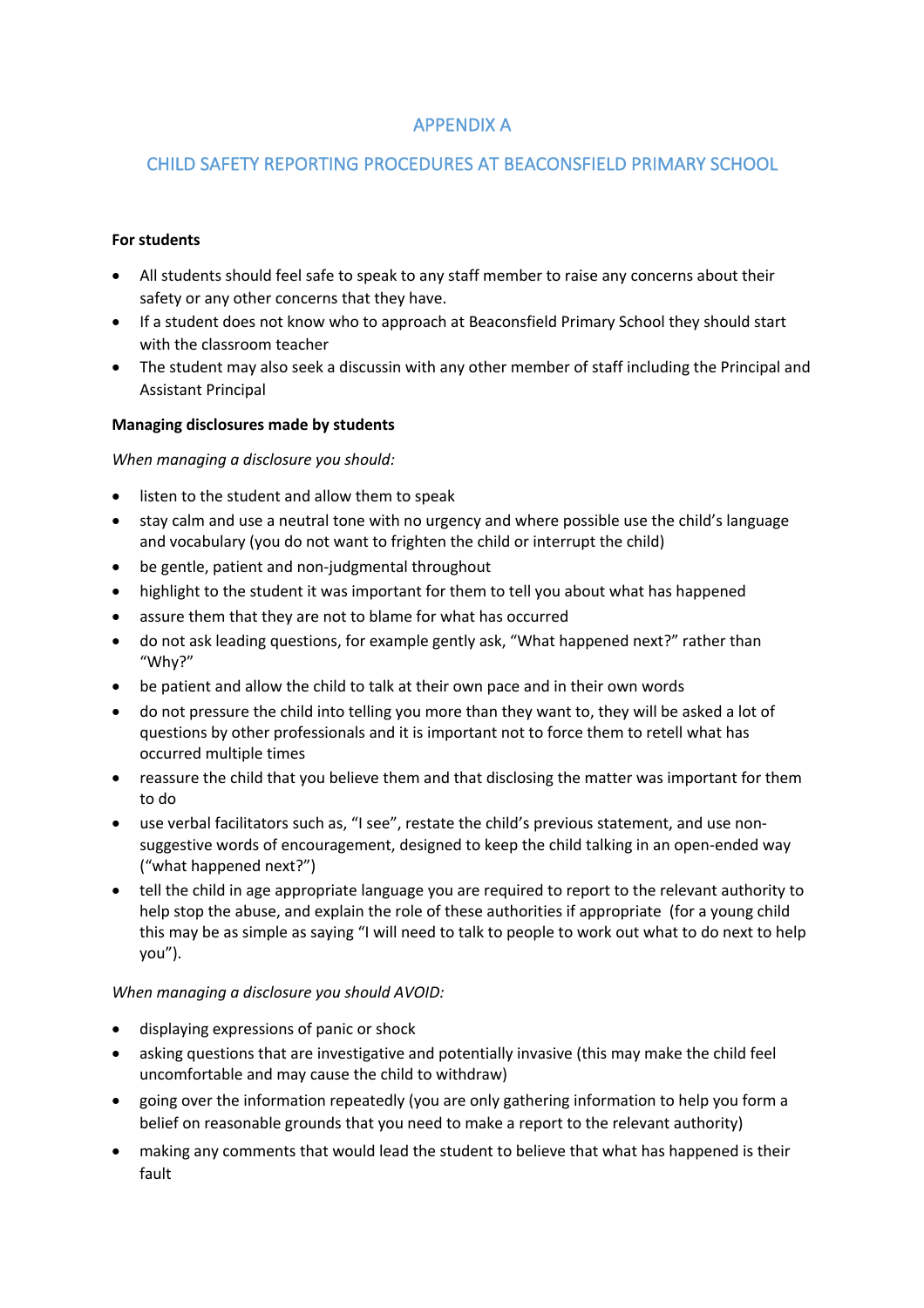• making promises to the child about what will occur next or that things will be different given the process can be unpredictable and different for each child depending on their circumstances (instead reassure them that you and others will do your best to help).

#### **General procedures**

Our school will follow the *Four Critical Actions for Schools: Responding to Incidents, Disclosures and Suspicions of Child Abuse* (Four Critical Actions) when responding to incidents, disclosures and suspicions of child abuse.

All staff at our school who believe that a child is in need of protection, even if it doesn't meet the threshold required for mandatory reporting or the staff member is not a mandatory reporter, should in the first instance, speak to a member of the leadership team or should make the required reports to DHHS Child Protection and/or Victoria Police as necessary.

At our school the Principal and/or the Assistant Principal will be responsible for monitoring overall school compliance with this procedure.

Nothing in this procedure prevents a staff member or any other person from reporting to the relevant authorities if they form a reasonable belief that a child is at risk of abuse.

#### **Reporting suspicions, disclosures or incidents of child abuse**

## *Responsibilities of all school staff*

If a school staff member reasonably suspects or witnesses an incident of child abuse or receives a disclosure of child abuse, they must:

- If a child is at immediate risk of harm, separate alleged victims and others involved, administer first aid and call 000.
- Speak to the principal/a member of the leadership team/wellbeing team as soon as possible, who will follow the Four Critical Actions.
- Make detailed notes of the incident or disclosure using the Responding to Suspected Child Abuse: Template if appropriate and ensure that those notes are kept and stored securely.
- If the staff member is a mandatory reporter and reasonably believes that a student has suffered physical and/or sexual abuse from which the child's parents have not protected the child, they must ensure that a report to DHHS Child Protection or Victoria Police has been made by a member of the leadership team. If the report has not been made by another staff member, the mandatory reporter must make the report.
- If the staff member has formed a 'reasonable belief' that a sexual offence has been committed by an adult against a child, they must ensure that a report to Victoria Police has been made by a member of the leadership team. If the report has not been made by another staff member, the staff member must make the report.

In circumstances where a member of the leadership team disagrees that a report needs to be made, but the staff member has formed a 'reasonable belief' that the child is in need of protection and/or has been the victim of sexual abuse, the staff member must still contact DHHS Child Protection and/or Victoria Police to make the report.

The Principal/Leadership team member is responsible for promptly managing the school's response to an incident, suspicion or disclosure of child abuse, and ensuring that the incident, suspicion or